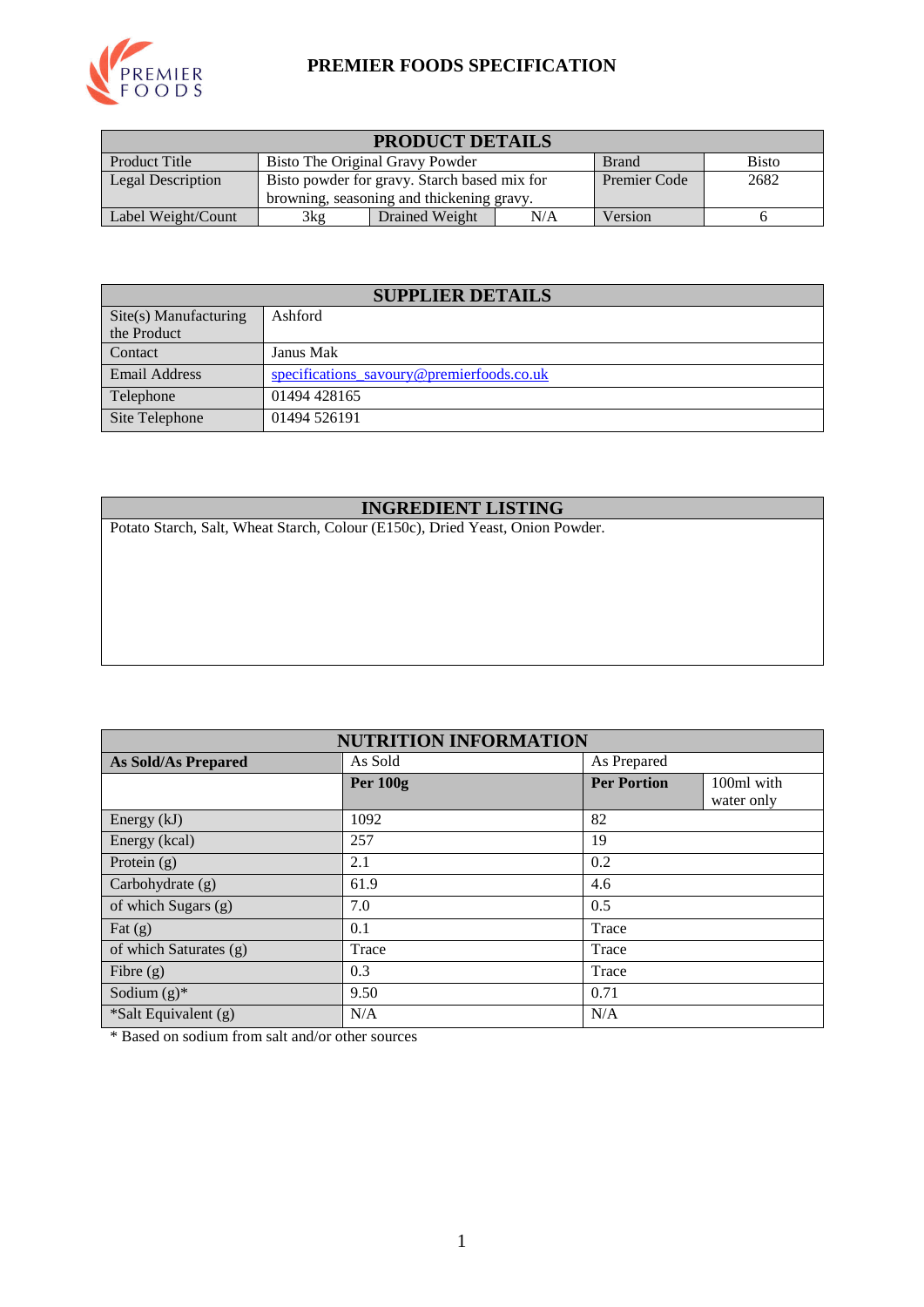

#### **PREMIER FOODS SPECIFICATION**

| <b>PRODUCT DETAILS</b>                                                                  |                                              |                |     |              |      |
|-----------------------------------------------------------------------------------------|----------------------------------------------|----------------|-----|--------------|------|
| <b>Product Title</b><br>Bisto The Original Gravy Powder<br><b>Bisto</b><br><b>Brand</b> |                                              |                |     |              |      |
| Legal Description                                                                       | Bisto powder for gravy. Starch based mix for |                |     | Premier Code | 2682 |
|                                                                                         | browning, seasoning and thickening gravy.    |                |     |              |      |
| Label Weight/Count                                                                      | 3kg                                          | Drained Weight | N/A | Version      |      |

| <b>ALLERGEN INFORMATION</b>          |                               |                               |  |  |  |
|--------------------------------------|-------------------------------|-------------------------------|--|--|--|
|                                      | <b>Contains / May Contain</b> | <b>Additional Information</b> |  |  |  |
| Peanuts                              | No                            |                               |  |  |  |
| <b>Nuts</b>                          | N <sub>0</sub>                |                               |  |  |  |
| Sesame                               | N <sub>0</sub>                |                               |  |  |  |
| Cereals containing Gluten            | Contains                      | <b>Wheat Starch</b>           |  |  |  |
| Eggs                                 | N <sub>0</sub>                |                               |  |  |  |
| Milk                                 | No                            |                               |  |  |  |
| Fish                                 | N <sub>o</sub>                |                               |  |  |  |
| Molluscs                             | N <sub>0</sub>                |                               |  |  |  |
| Crustacea                            | No                            |                               |  |  |  |
| Soya                                 | N <sub>0</sub>                |                               |  |  |  |
| <b>Sulphur Dioxide and Sulphites</b> | No                            |                               |  |  |  |
| Celery                               | No                            |                               |  |  |  |
| Mustard                              | No                            |                               |  |  |  |
| Lupin                                | No                            |                               |  |  |  |

**Note:** The information contained above relates to the presence/absence of ingredients in the product and is not a guarantee of total absence where presence is due to adventitious contamination within the supply chain

| <b>SUITABILITY</b>           |                    |                               |  |  |  |  |
|------------------------------|--------------------|-------------------------------|--|--|--|--|
|                              | <b>Suitability</b> | <b>Additional Information</b> |  |  |  |  |
| Suitable for Vegan Diet      | Yes                |                               |  |  |  |  |
| Suitable for Vegetarian Diet | Yes                |                               |  |  |  |  |
| Suitable for Halal Diet      | No                 | Not certified                 |  |  |  |  |
| Suitable for Kosher Diet     | No                 | Not certified                 |  |  |  |  |
|                              |                    |                               |  |  |  |  |
| Is the product organic?      | No                 |                               |  |  |  |  |

**Note:** The information contained above relates to the suitability based on the presence/absence of ingredients in the product and is not a guarantee of total absence where presence is due to adventitious contamination within the supply chain